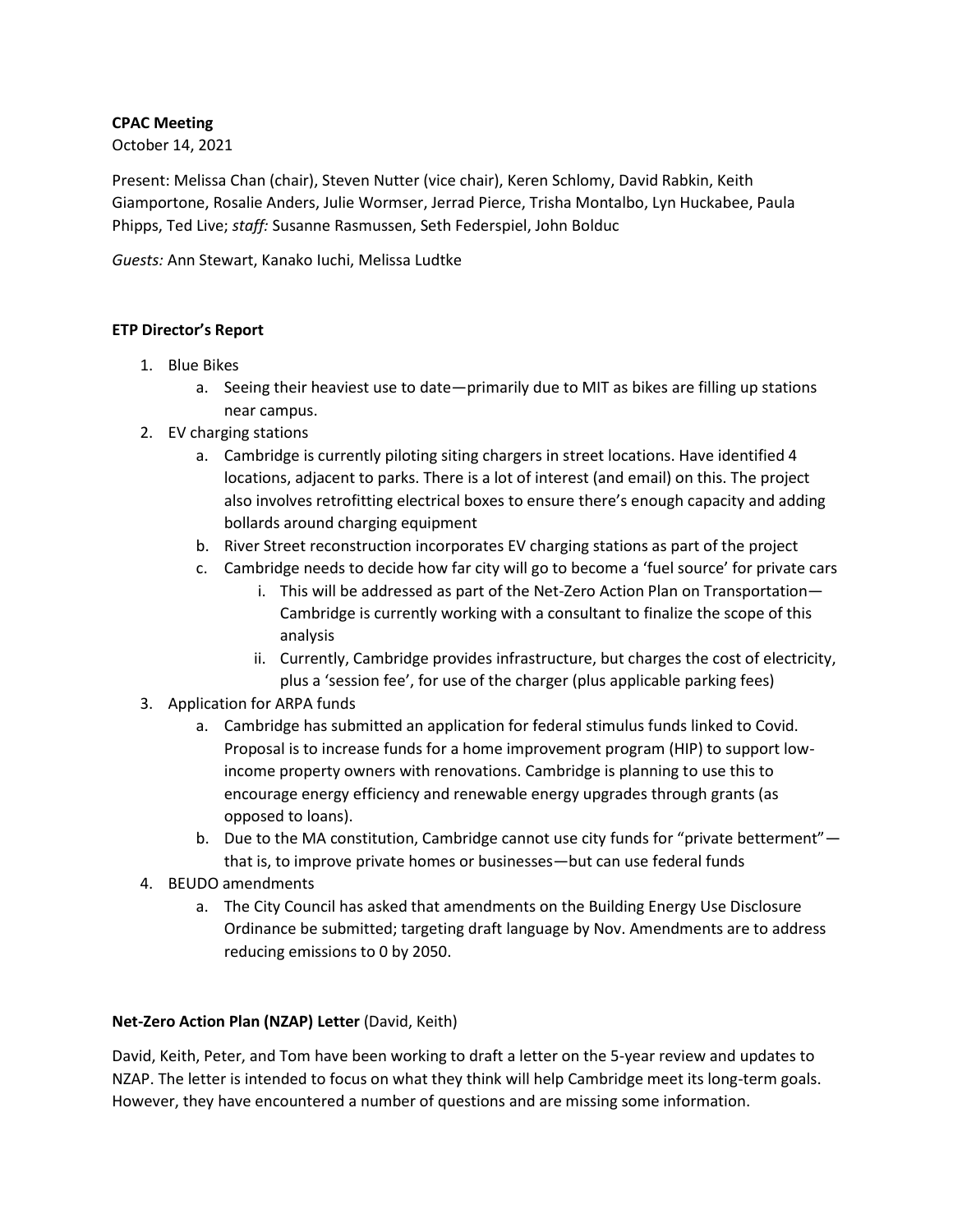- 5. BEUDO (Building Energy Use Disclosure Ordinance) is viewed as the single, most important action to help the city reach its targets. Need to better understand what BEUDO is doing on building size and labs, as well as roll-out dates.
- 6. Open questions
	- a. References to affordable housing need more precise language—for example, need to better define whether affects buildings that are 100% affordable housing, or buildings with affordable housing units but that are < 100% affordable housing
	- b. Need to highlight greening of the electricity supply more strongly, and to note aspect of moving away from RECs (renewable energy certifications) vs. buying green power directly and/or investing in RE (renewable energy) projects
		- i. May need to also address conflicting information whether RECs do or do not lead to reduced emissions
	- c. What are the implications of the adder? How does this differ from RECs vs. direct investing?
	- d. Converting / upgrading equipment to improve efficiency or eliminate fossil fuel use will be challenging, so Cambridge will need to figure out incentives and provide financial support. This can be through Cambridge Energy Alliance programs, but these programs will need support. Otherwise, it will be hard to reach conversion goals.

# 7. BEUDO

- a. Cambridge and Boston adopt different approaches. Boston requires a reduction according to the amount of CO2 being emitted. Cambridge requires a continuous reduction by percentage.
- b. Cambridge uses an average of emissions from 2018 and 2019 as the default baseline; a building can choose an earlier year as its baseline, but will then need to achieve higher reductions from the baseline in order to be on the same trajectory towards zero.
- c. Within the Massachusetts framework, Cambridge can issue fines for not submitting a report, not meeting a target, etc. Fines are defined by MA as \$300 per offence per day.
- d. The ordinance amendments are considering alternative compliance payments for those who cannot meet requirements; funds would go to the city to reinvest in GHG-reducing activities (subject to MA constitution constraints).
- e. Cambridge is considering 7-year (as opposed to 5-year) compliance cycles for affordable housing and labs. This just gives them a longer timeframe to meet targets, but still holds them to the same reduction trajectory and requires that they pay the same noncompliance fines.
	- i. The longer time frame would allow labs to invest in larger, longer projects, and allow affordable housing more time to accumulate funds.
- f. BEUDO in Cambridge requires renewable energy purchases demonstrate investment in new capacity. RECs associated with past investment / existing generation are not permitted. By contrast, Boston's BERDO (Building Energy Reduction and Disclosure Ordinance) allows MA Class 1 RECs for renewable energy purchases.
- 8. Aggregation
	- a. Cambridge is currently working on an approach for the city to invest in the construction of new renewable energy capacity through a PPA (power purchase agreement). This would cover electricity consumption by the city's municipal operations.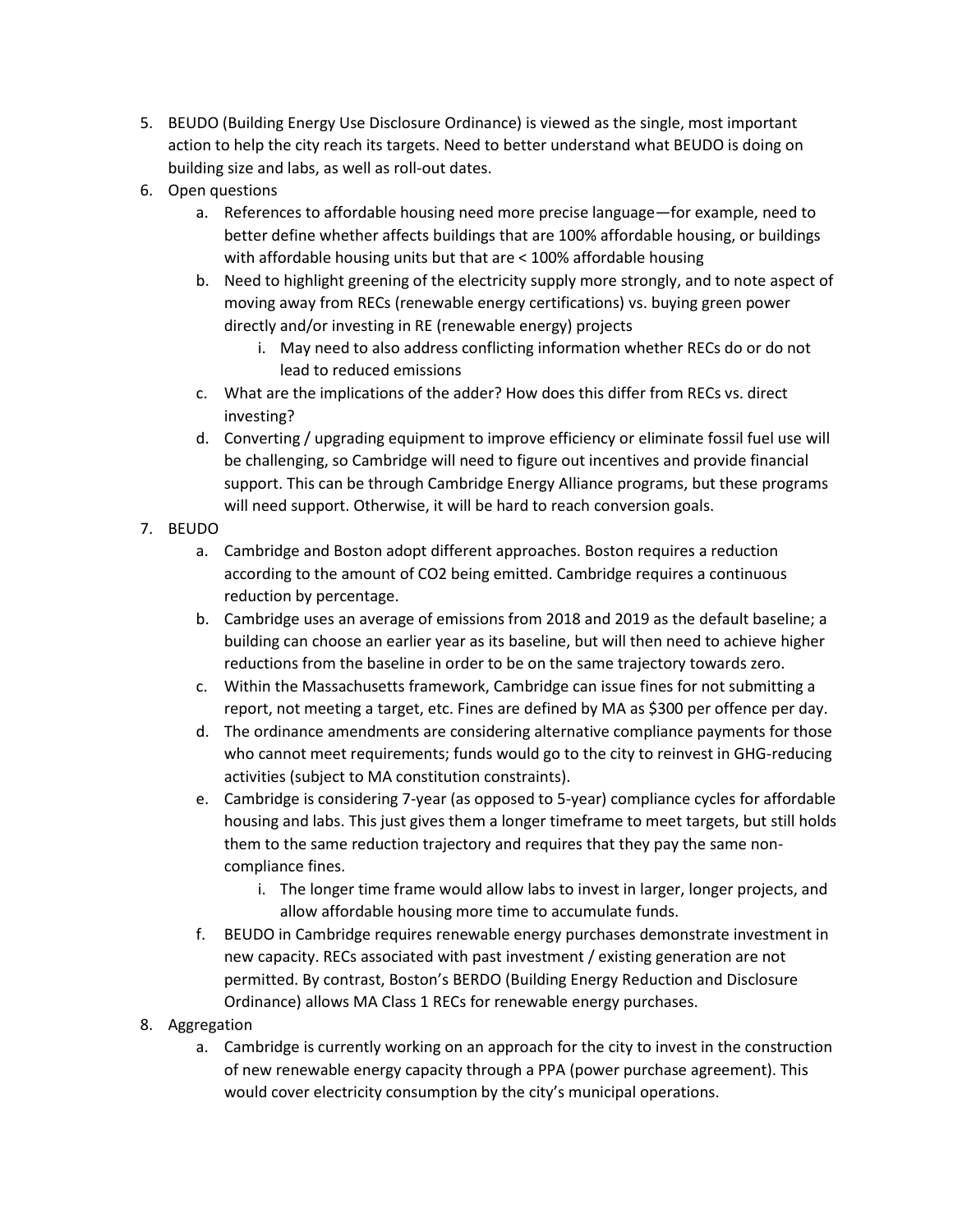- b. The plan is to invest the adder funds with Cambridge's purchase
- c. Cambridge is also working on a long-term strategy to wrap aggregation into a RE project, but needs to be cognizant of risks.
- 9. Carbon fund
	- a. This is an investment mechanism to help achieve NZAP goals. Buildings can contribute to fund (e.g. through alternative compliance payments) and enable GHG reductions elsewhere.
	- b. Cambridge is considering merging with the aggregation program, as well as adding community investments in clean energy beyond RE purchasing. This would give individuals opportunities to invest. In the longer term would roll into the Energy Redevelopment Authority.
	- c. NZAP will continue to investigate options. Will eventually vet with legal team to figure out exactly what's permitted within MA laws, but do so later.
- 10. BEUDO thresholds
	- a. BEUDO applies to commercial buildings greater than 25,000 sq. ft. and residential buildings with 50 or more units. Cambridge chose this cut-off because commercial buildings are key contributors to GHG emissions but don't want too many buildings from an administrative standpoint.
		- i. The City of Cambridge applies a 10,000 sq. ft. threshold for its buildings
		- ii. Boston uses over 35,000 sq. ft. for commercial buildings and 35+ units for residential buildings
	- b. This threshold covers ~1,100 out of ~13,000 buildings in Cambridge. Cambridge is updating analysis to determine what fraction of emissions BEUDO will cover. (Previous analysis estimated 70% of emissions.)
	- c. For non-BEUDO buildings…
		- i. Smaller buildings will be targeted at time of sale / renovation / lease (but not on calendar year)
		- ii. New buildings have separate emission requirements
	- d. NZAP also has a provision to review effectiveness of amendment after the first compliance cycle. Requirements, including the threshold, can be adjusted at that time.
	- e. Question: What about 'crappy' buildings that are not worth renovating?
		- i. BEUDO has the option to comply on a campus basis (e.g. university, affordable housing, etc.) rather than on a building-by-building basis. Campus owners would need to demonstrate that buildings meet the target in aggregate.
		- ii. However, there is no virtual campus option
	- f. Question: Is there any support for individual homeowners? Even if they have the funds, they may not know how to renovate.
		- i. Cambridge has programs to give homeowners advice (e.g. the Clean Heating and Cooling Program)
- 11. Circling back on drafting the letter
	- a. Seth needs to deliver BEUDO amendments to the City Council shortly, along with NZAP
	- b. David, Keith (and Peter and Tom) currently don't have what they need, but will sit down with Cambridge staff to discuss the letter.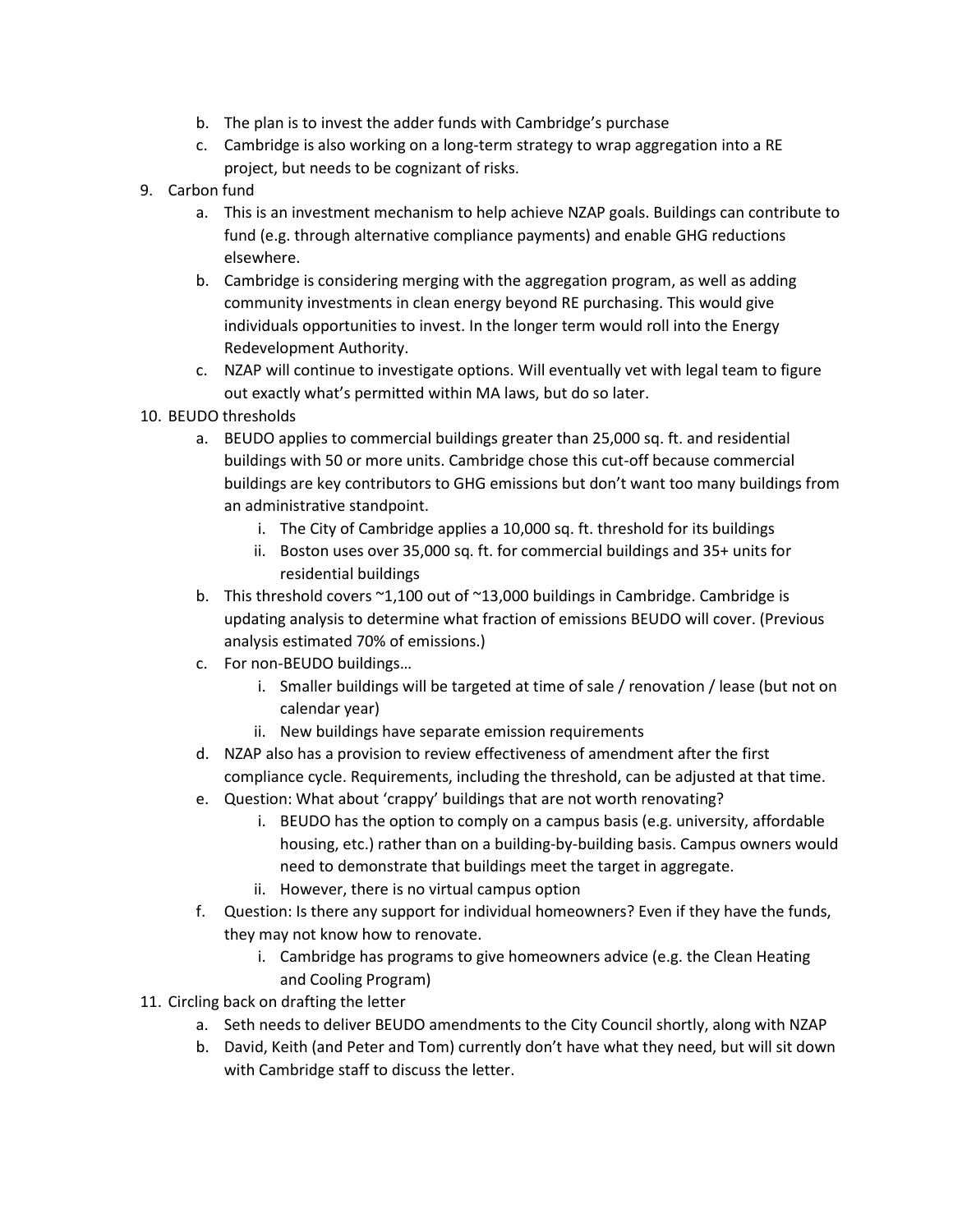c. The letter will likely need to go to the City Council before CPAC's November meeting. Julie proposes giving the proxy vote to the sub-group to complete the letter; Melissa seconds and the committee agrees.

**Resilient Cambridge Plan** – skipped; will address another week

**November CPAC Meeting** – Meeting is currently scheduled for Veteran's Day. John will send out a Doodle poll to reschedule.

## **Approval of September Minutes**

- 12. Feedback
	- a. Jerrard one bullet point talked about "closer neighborhoods" to address resilience, but not clear what this means. Denser buildings? More tight-knit communities?
		- i. Answer: It's about social resilience and social connectedness
	- b. Keren "QC" should be "QZ" for Quinton Zondervan
- 13. David moves to accept; committee approves

## **CPAC Schedule and Process** (John)

- 14. John posted 2021 minutes on-line
- 15. John created slide to show the big picture on climate change-related activities the City of Cambridge is working on; descriptions are in a separate file
	- a. Three-legged approach: increase efficiency, increase electrification, increase renewable energy supply
	- b. Work is broken down into 5 components: larger buildings, smaller buildings, transportation, energy supply, and municipal
		- i. City is aiming to lead by example, even though it represents a small contribution to Cambridge's emissions
- 16. Suggested modifications
	- a. A Gantt chart to show where things stand, what's upcoming, and what else needs to be done would be helpful (although may be hard to put into a single slide)
	- b. Could color code to show what's complete and what is not complete
	- c. Would it be possible to show the importance of the various activities? Some activities can contribute significantly to reducing emissions; others will require behavioral or cultural changes
		- i. For example, could weight by the number of decision-makers involved (e.g. the bicycle plan focuses on infrastructure; larger buildings have fewer decisionmakers compared to smaller buildings, etc.)
	- d. Can this be put on Cambridge's website? More generally, can Cambridge's work on climate change be featured more prominently? It's currently hard to find.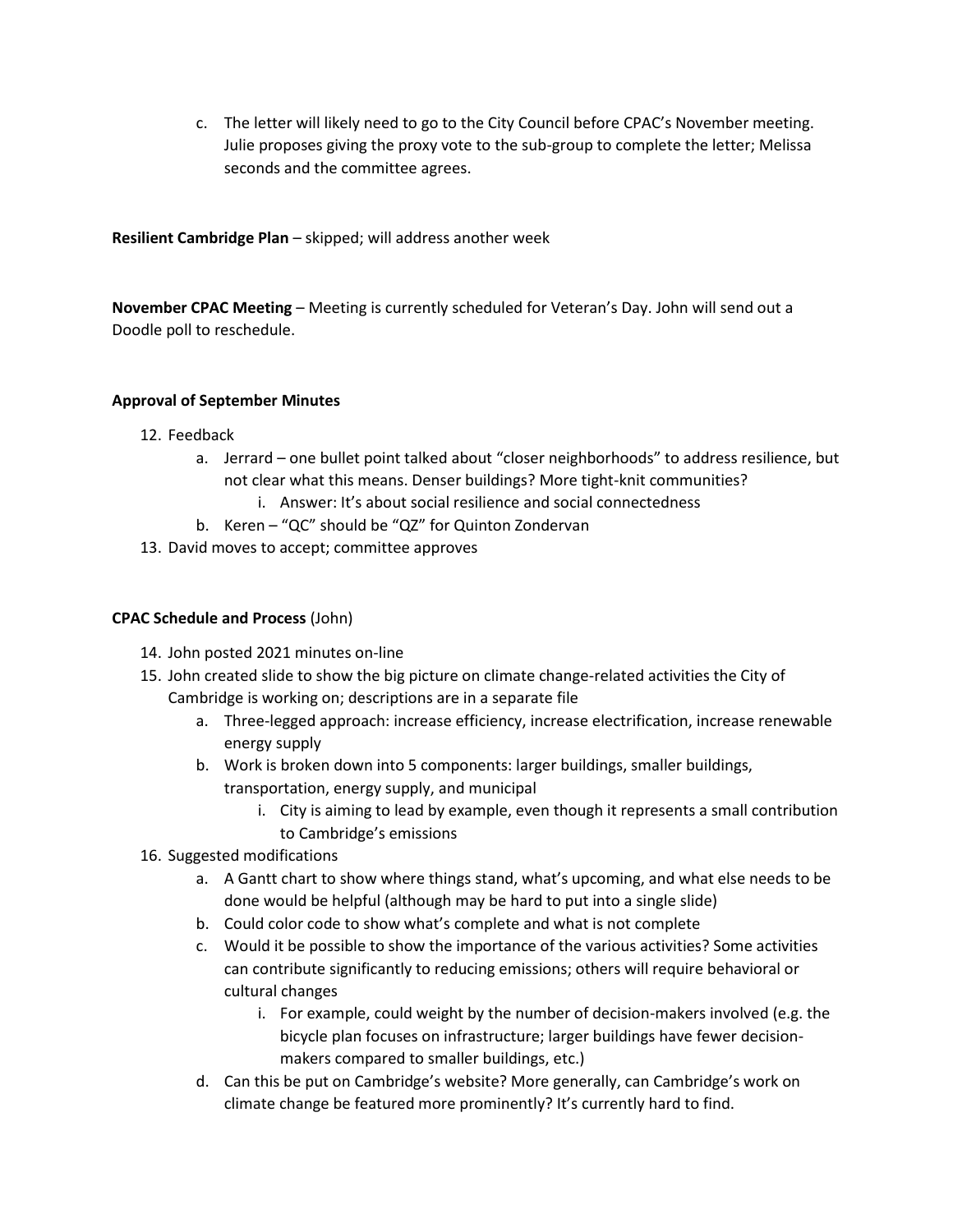- e. Can we export this thinking to help neighboring towns?
- f. What about the Urban Forest Master Plan, green roofs, resilience, and other initiatives?
	- i. The Urban Forest Master Plan wasn't included because Cambridge doesn't count tree canopy toward GHG emissions
	- ii. Could create a second chart on resilience…



- 17. Climate change communication strategy (Susanne)
	- a. Cambridge is working on a communication strategy for both the website and to convey what Cambridge is doing
	- b. Recently launched a MassINC poll to ask people about their knowledge and opinions about climate change in Cambridge—so please participate if you receive a phone call! Goal is to gauge what people know and identify their major concerns.
	- c. Will use information to inform communication strategy and help city departments

#### **Member Updates**

- 18. Paula Miyawaki forest is planted. Had ~100 volunteers and was a great community-building experience. [\(https://bio4climate.org/miyawaki-forest/\)](https://bio4climate.org/miyawaki-forest/)
- 19. Julie Resilient Mystic Collaborative worked with Cambridge and others to map coastal flooding from a 1% storm and identify 10 spots where renovations can improve flood control. Congresswoman Clark received a \$750k earmark to better understand what renovations are needed